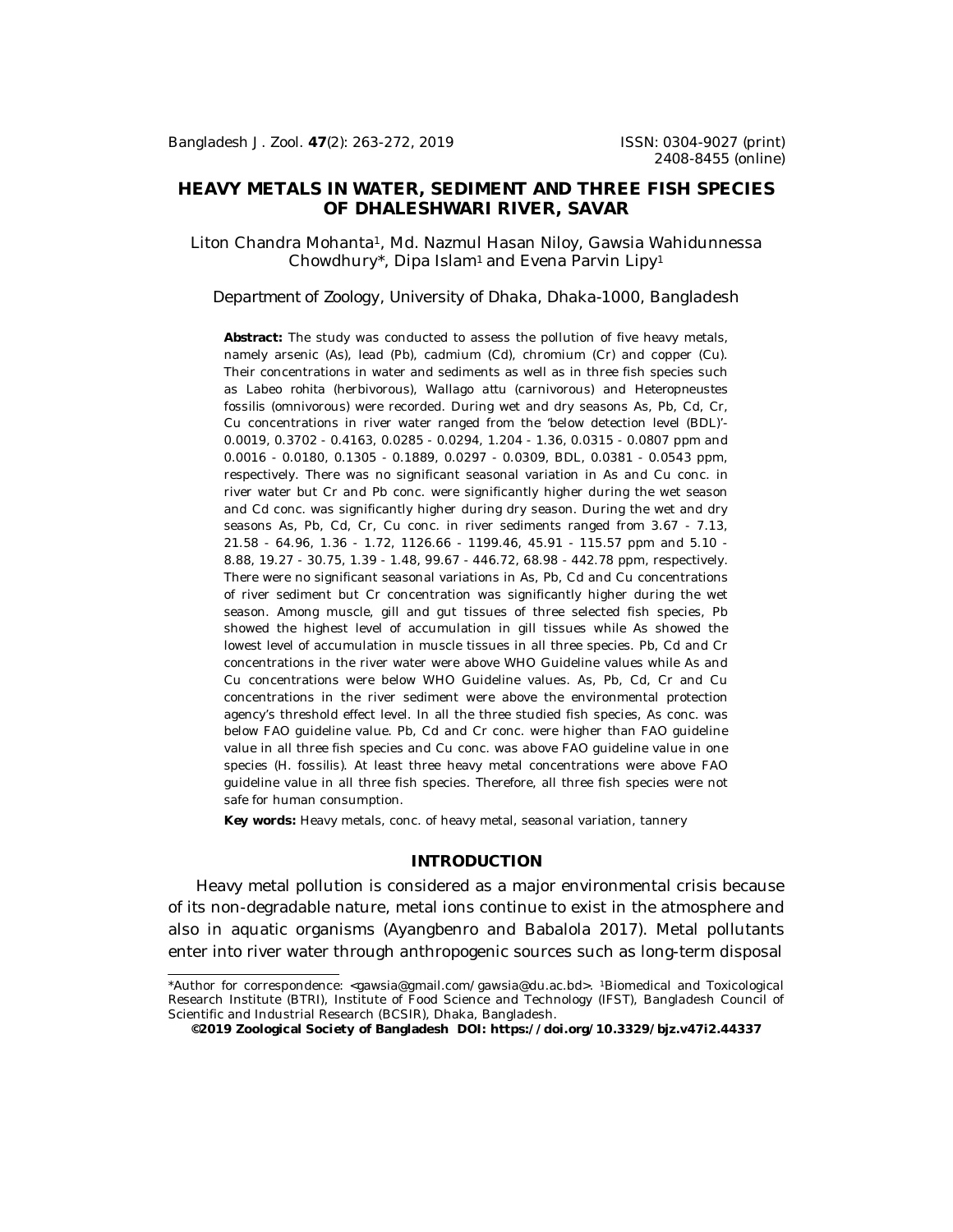of untreated and partially treated industrial effluents that contains toxic heavy metals and use of fertilizers and pesticides that contain metals in agricultural lands (Martin 2000, Macklin *et al*. 2006, Reza and Singh 2010). Metals accumulate in sediment at a considerable amount and finally enter into the food chain through water and plants (Bhuyan and Islam 2017). Fishes are the most important aquatic biota and are susceptible to heavy metals pollution (Akan *et al*. 2012). So, the consumption of polluted fish with substantial metals can bring about perilous impacts on humans (Mai *et al*. 2006).

The grouping of metals ends up poisonous to the organisms when the level surpasses the acceptable level (Mansour and Sidky 2002). But this acceptable limit varies among different metals and also among different species (Mansour and Sidky 2002). Thus, the determination of heavy metal levels in water, sediment and fish sample is considered as the useful and key test in environmental pollution assessment.

During the most recent decade, fast urbanization and industrialization have influenced some serious problems in environment and metals contamination is one of the arising concerns worldwide particularly in developing countries, for example, Bangladesh (Bhuiyan and Islam 2017). According to Satter and Islam (2005), about 10% of industries released treated effluents and the remainder of the enterprises released the untreated effluent in the streams or water bodies. The Buriganga river has been reported as one of the seriously polluted by the untreated industrial effluents that directly discharged into the river from the Hazaribagh tanneries besides other man made pollutions (Alam 2003). Understanding the dangerous effect of tannery wastes on humans and environment, the Government of Bangladesh has been executing an initiative entitled 'Hazaribagh Tannery Relocation Project (HTRP)' to move Hazaribagh Tannery Complex to a new site in Savar. Under this project, a dedicated industrial park in Savar has been initiated and installation of the Central Effluent Treatment Plant (CETP) is part of it. However, the installation of the CETP has not yet been completed. In absence of a fully functional CETP, the tanneries are now polluting the Dhaleshwari River in Savar by dumping untreated effluents directly to the river. Therefore, the objectives of this study were to analyze heavy metal pollution in water and sediment during wet and dry seasons and to assess the accumulation of 5 heavy metals in muscle, gill and gut tissues of three fish species of the Dhaleshwari River.

## **MATERIAL AND METHODS**

Water, sediment and fish samples were collected from the Dhaleshwari River at Tannery Industrial Estate in Savar, Dhaka (23°46'52.68"N, 90°14'22.58"E). Water and sediment samples were collected from five spots: spot 1, spot 2, spot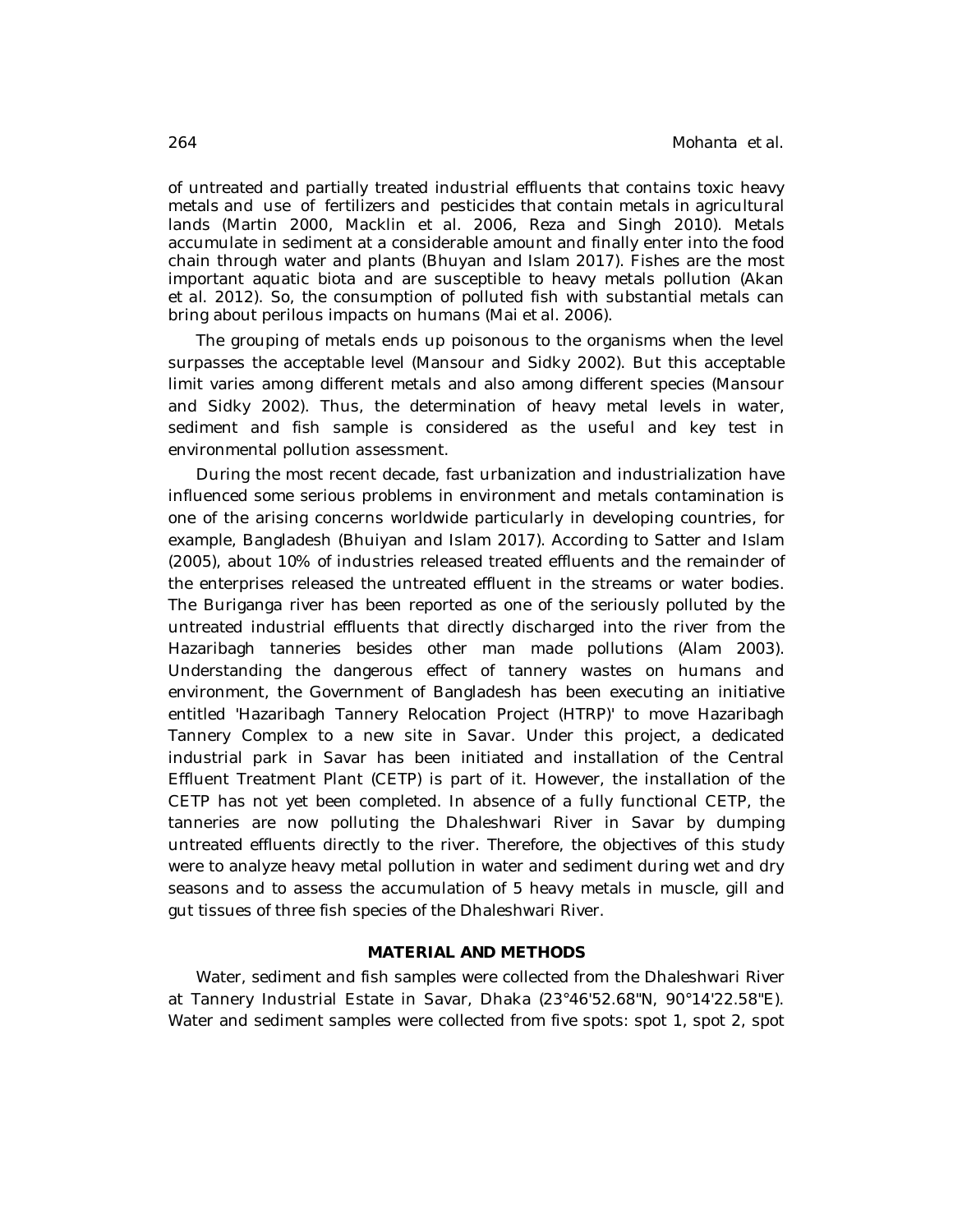3, spot 4 and spot 5 (Fig. 1). Each spot was half a kilometer apart from one another.

The study was conducted during July, 2018 - June, 2019. Sampling was done six times during the study period to cover both wet and dry seasons. Water and sediment samples were collected during both wet and dry seasons but fish samples were collected only during the wet season

*Samples collection, preservation and analysis:* Fish species were selected by their feeding habit and availability. *Labeo rohita, Wallago attu,* and *Heteropneustes fossilis* as the representative of the three feeding groups such as herbivorous, carnivorous and omnivorous (IUCN Bangladesh 2015) were studied.



Fig. 1. Location of the five sampling spots in the Dhaleshwari river.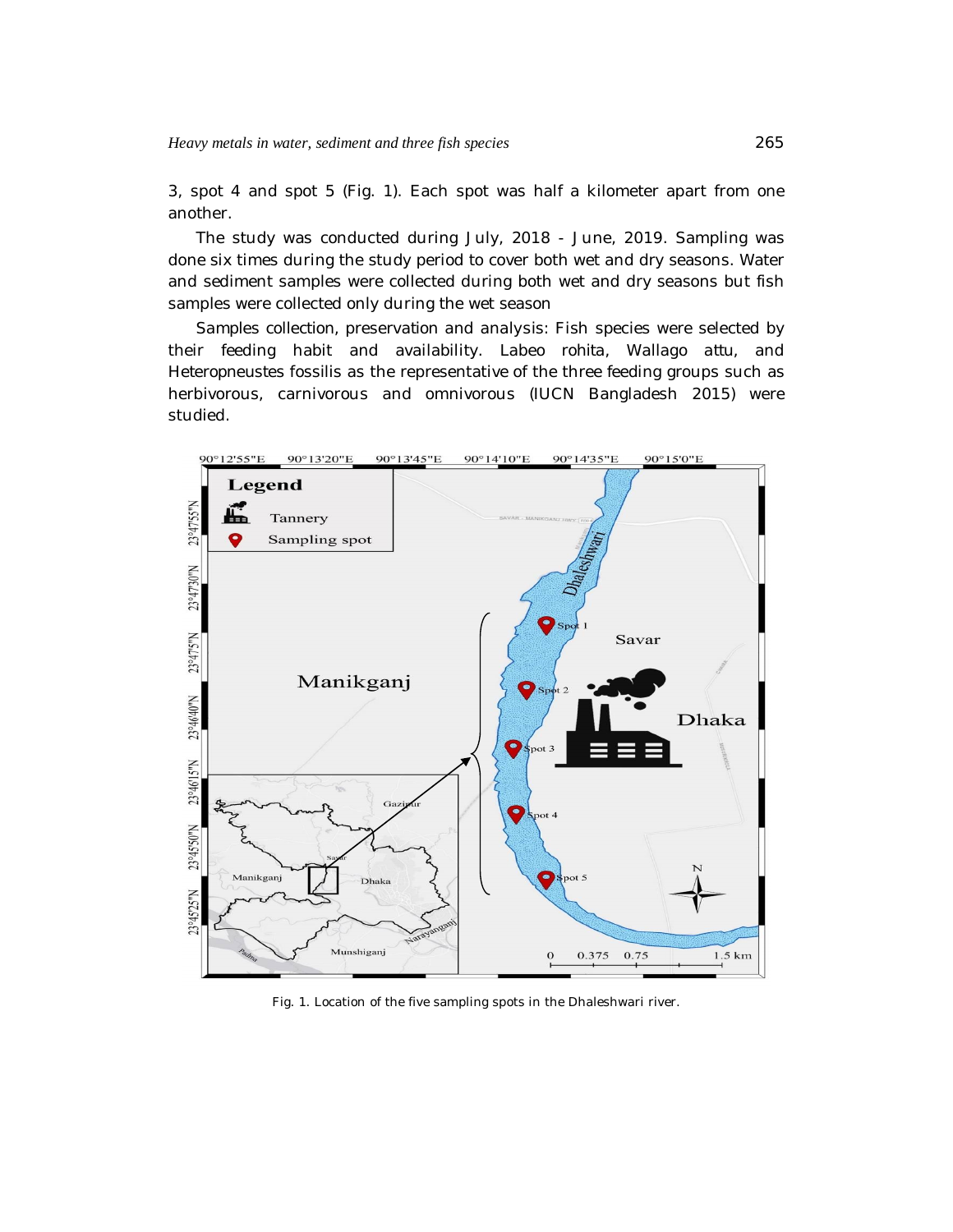Three samples of water and sediments were collected from each spot following EPA (1997) guidelines. Three samples of each of the three fish species were collected from a fish retailer of Dhar Fish Market, Rajfulbaria, Savar (23°48'35.84"N, 90°14'59.71"E) who sells freshly caught fish from Tannery Estate area of Dhaleshwari River. Same sized fish samples were collected to avoid sampling error. Collected fish samples were kept in an ice box and transported to the laboratory the same day for identification and dissection then preserved at −20°C in the refrigerator at the Biomedical and Toxicological Research Institute (BTRI), Institute of Food Science and Technology (IFST), Bangladesh Council of Scientific and Industrial Research (BCSIR), Dhaka, Bangladesh.

*Digestion of samples*: Water samples were not required to digest and stored in 100 ml volumetric flask after filtration. Collected sediment and fish samples were sun-dried and homogenized using mortar and pestle. Dried samples were prepared and analyzed according to AOAC guidelines (AOAC 2002). 1 g dry sample was weighed using an electronic balance and placed in a 100 ml beaker to which 10 ml of aqua regia (35% HCl and 70% high purity  $HNO<sub>3</sub>$ , in 3 : 1 ratio) was added. The mixture was then digested at 70°C on a hotplate until the solution became transparent. The resulting solution was filtered through filter paper, poured into a 100 ml volumetric flask and diluted using deionized water to make a total volume of 100 ml.

*Heavy metal analysis*: Assessment of five heavy metal contents of the samples was performed with Atomic Absorption Spectrophotometer (Model: Shimadzu AA-7000) utilizing acetylene gas as fuel and air as an oxidizer. Digested samples were aspirated into the fuel-rich air acetylene flame and the metal concentrations were determined from the calibration curves obtained from standard solutions. Each determination was based on the average values of three replicate samples. Prior to Atomic Absorption Spectrophotometer (AAS) analysis, digested samples were homogenized using a sonicator. The absorption wavelengths and below detection level (BDL) for the heavy metals were 193.7 nm and 0.001 ppm for As, 217.0 nm and 0.1 ppm for Pb, 228.8 nm and 0.012 ppm for Cd, 324.7 nm and 0.04 ppm for Cu and 232.0 nm and 0.08 ppm for Cr. World Health Organization's guideline value (WHO 2006) for water As, Pb, Cd, Cr, and Cu is 0.01, 0.01, 0.003, 0.05 and 2 ppm, respectively. Environmental Protection Agency's Threshold Effect Level (EPA TEL) (MacDonald *et al.* 2000) for sediment As, Pb, Cd, Cr, and Cu is 5.9, 35, 0.596, 37.3 and 35.7 ppm, respectively. FAO of the United Nations guideline value (FAO 1983) for fish As, Pb, Cd, Cr, and Cu is 0.1, 0.40, 0.10, 1.0 and 30 ppm, respectively.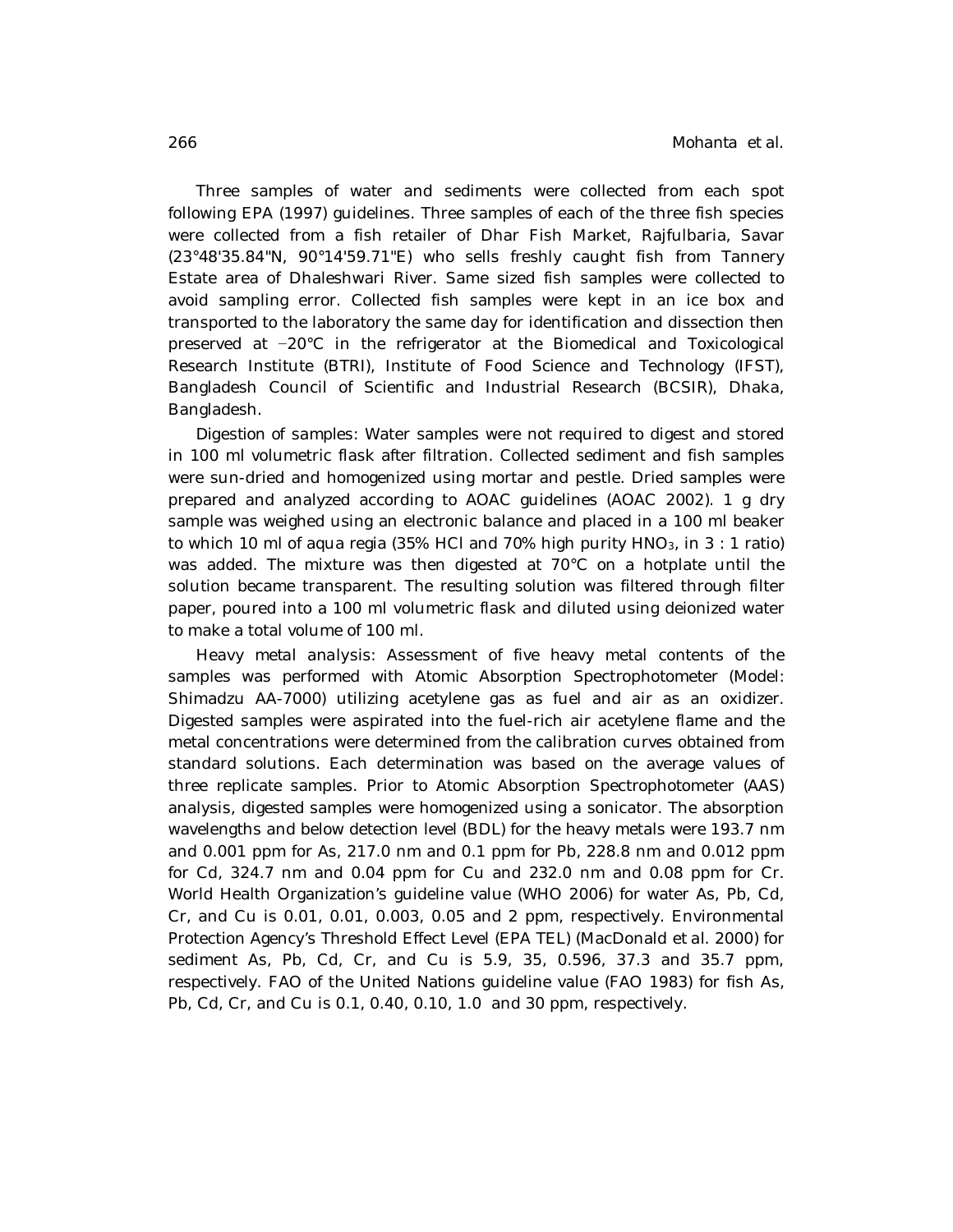Following formula was used to calculate total concentration of each metal:

Total concentration = 
$$
\frac{\text{Concentration} \times \text{Volumes} \times \text{Dilution factor}}{\text{Dry weight}} = \text{ppm}
$$

here, Concentration = AAS reading, volume = Total volume of digested solution, dilution factor = Final volume/solute volume.

*Statistical analysis*: The data were statistically analyzed using the statistical packages, XLSTAT 2014 (Pearson Edition) by Addinsoft and NCSS 12.0.2 Statistical Software (2018) by NCSS, LLC. The mean and standard error were also calculated. Two samples two-tailed t test were used to assess whether water and sediment samples varied significantly between wet and dry seasons, probabilities less than 0.05 (p < 0.05) were considered statistically significant. Individual heavy metal concentrations of three samples (sample size  $=$  3) of each fish species were put in each column and one-way analysis of variation (ANOVA) was used to assess whether fish samples varied significantly among fish groups of different feeding habits, probabilities less than  $0.05$  ( $p < 0.05$ ) were considered statistically significant.

## **RESULTS AND DISCUSSION**

*Heavy metal concentrations in water*: As concentration in river water ranges from BDL-0.0019 ppm during the wet season and 0.0016 - 0.0180 during the dry season (Table 1) but there is no significant seasonal variation ( $p < 0.05$ ). Average As concentration in water was below WHO guideline value during both seasons thus, river water was not contaminated with As during both wet and seasons. Pb concentration in river water ranged from 0.3702 - 0.4163 ppm during the wet season and 0.1305 - 0.1889 during the dry season (Table 1) and there is significant seasonal variation ( $p < 0.05$ ). Water Pb concentration was higher in the wet season than the dry season. Average Pb concentration in water was higher than WHO guideline value during both seasons thus, river water was contaminated with Pb during both seasons. Cd concentration in river water ranges from 0.0285 - 0.0294 ppm during the wet season and 0.0297 - 0.0309 during the dry season (Table 1) and there is significant seasonal variation ( $p \lt$ 0.05). Water Cd concentration was higher in the dry season than the wet season. Average Cd concentration in water was much higher than WHO guideline value during both seasons thus, river water was highly contaminated with Cd during both seasons. Cr concentration in river water ranges from 1.204 - 1.36 ppm during the wet season and BDL during the dry season (Table 1) and there is significant seasonal variation ( $p < 0.05$ ). Water Cr concentration was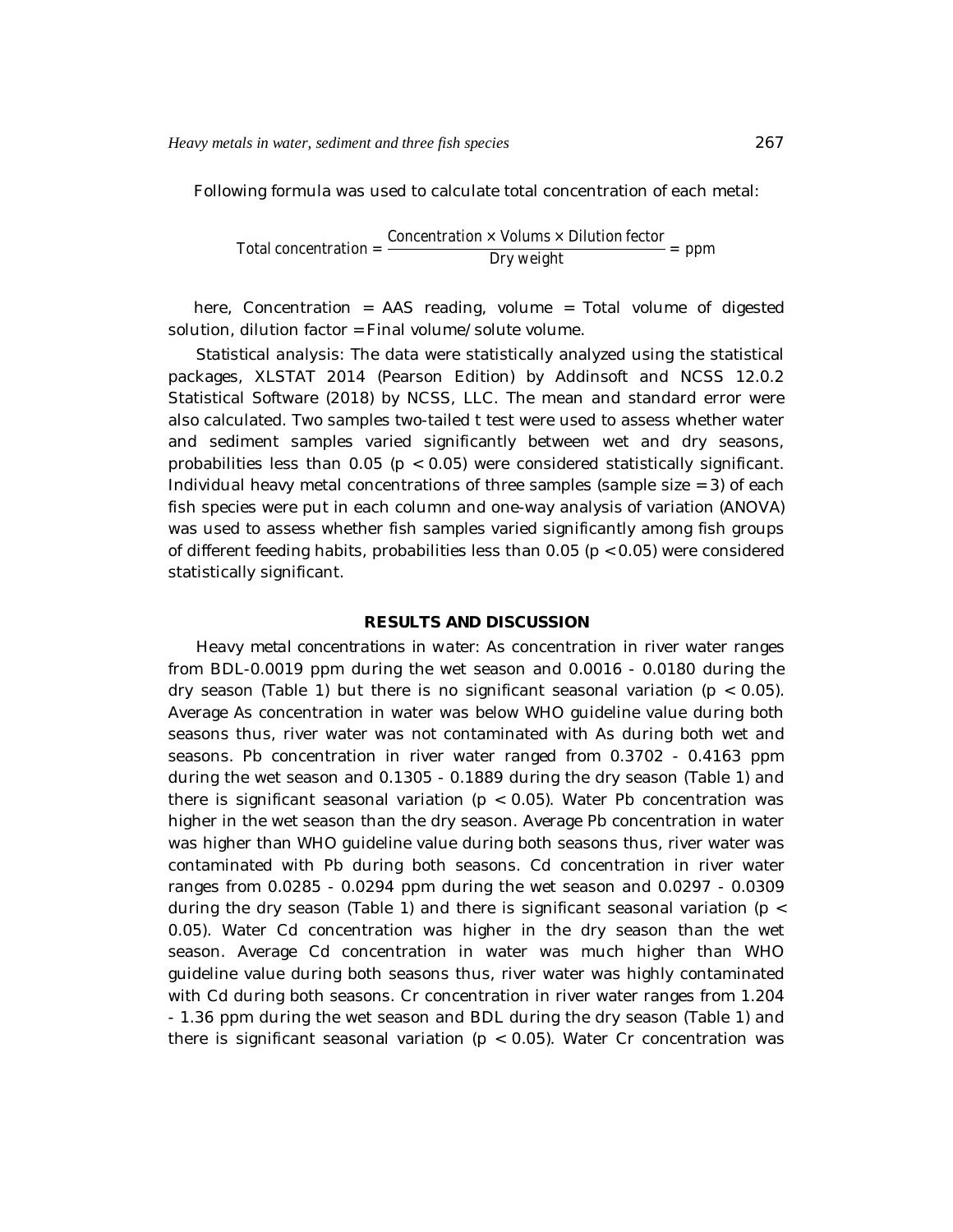higher in the wet season than the dry season. Average Cr concentration in water was above WHO guideline value during the wet season but below WHO guideline value during the dry season thus, river water was contaminated with Cr only during thewet season. Cu concentration in river water ranges from 0.0315- 0.0807 ppm during the wet season and 0.0381 - 0.0543 ppm during the dry season (Table 1) but there is no significant seasonal variation (p < 0.05). Average Cu concentration in water was below WHO guideline value during both seasons thus, river water was not contaminated with Cu during both seasons. Heavy metal concentrations in the river water decreased in the sequence of Cr > Pb >  $Cu > Cd > As$  and Pb  $> Cu > Cd > As > Cr$  during the wet and the dry seasons, respectively.

**Table 1. Value of the heavy metal concentrations recorded from the water of different spots of the Dhaleshwari river during wet and dry seasons**

| Spot          | As (ppm)            |          | Pb (ppm) |         | Cd (ppm)    |             | $Cr$ (ppm) |              | Cu (ppm)    |        |
|---------------|---------------------|----------|----------|---------|-------------|-------------|------------|--------------|-------------|--------|
|               | Wet                 | Dry      | Wet      | Dry     | Wet         | Dry         | Wet        | Dry          | Wet         | Dry    |
| Spot 1        | 0.0019              | 0.0180   | 0.3855   | 0.1520  | 0.0285      | 0.0300      | 1.34       | <b>BDL</b>   | 0.0733      | 0.0430 |
| Spot 2        | 0.0007              | 0.0056   | 0.3702   | 0.1889  | 0.0291      | 0.0309      | 1.204      | $\mathbf{H}$ | 0.0622      | 0.0543 |
| Spot 3        | 0.0014              | 0.0059   | 0.4163   | 0.1305  | 0.0288      | 0.0297      | 1.36       | $\mathbf{H}$ | 0.0315      | 0.0430 |
| Spot 4        | <b>BDL</b>          | 0.0016   | 0.3487   | 0.1705  | 0.0287      | 0.0305      | 1.33       | $\mathbf{u}$ | 0.0573      | 0.0381 |
| Spot 5        | $\mathbf{H}$        | 0.0026   | 0.3702   | 0.1827  | 0.0294      | 0.0303      | 1.27       | $\mathbf{u}$ | 0.0807      | 0.0536 |
| Mean $\pm$    | 0.0008 <sub>±</sub> | 0.0067   | 0.3782   | 0.1649  | $0.0289\pm$ | $0.0302\pm$ | 1.3008     |              | $0.061 \pm$ | 0.0464 |
| <b>SE</b>     | 0.0003              | $+0.002$ | $+0.01$  | $+0.01$ | 0.0001      | 0.0002      | ±0.03      |              | 0.008       | ±0.003 |
| WHO guideline |                     | 0.01     |          | 0.01    |             | 0.003       |            | 0.05         |             | 2      |

\*SE = Standard error, WHO = World Health Organization.

*Heavy metal concentrations in sediments*: As concentration in river sediment ranged from 3.67-7.13 ppm during the wet season and 5.10 - 8.88 ppm during the dry season (Table 2) but there was no significant seasonal variation ( $p \lt$ 0.05). Average As concentration in sediment was below EPA TEL during the wet season but was higher than EPA TEL during the dry season thus, river sediment was contaminated with As only during the dry season. Pb concentration in river sediment ranges from 21.58 - 64.96 ppm during the wet season and 19.27 - 30.75 ppm during the dry season (Table 2) but there was no significant seasonal variation (p < 0.05). Average Pb concentration in sediment was above EPA TEL during the wet season but was below EPA TEL during the dry season thus, river sediment was contaminated with Pb only during the wet season. Cd concentration in river sediment ranges from 1.36 - 1.72 ppm during the wet season and 1.39 - 1.48 ppm during the dry season (Table 2) but there was no significant seasonal variation ( $p < 0.05$ ). The average Cd concentration in sediment was higher than EPA TEL during both seasons thus, river sediment was contaminated with Cd during both wet and dry seasons. Cr concentration in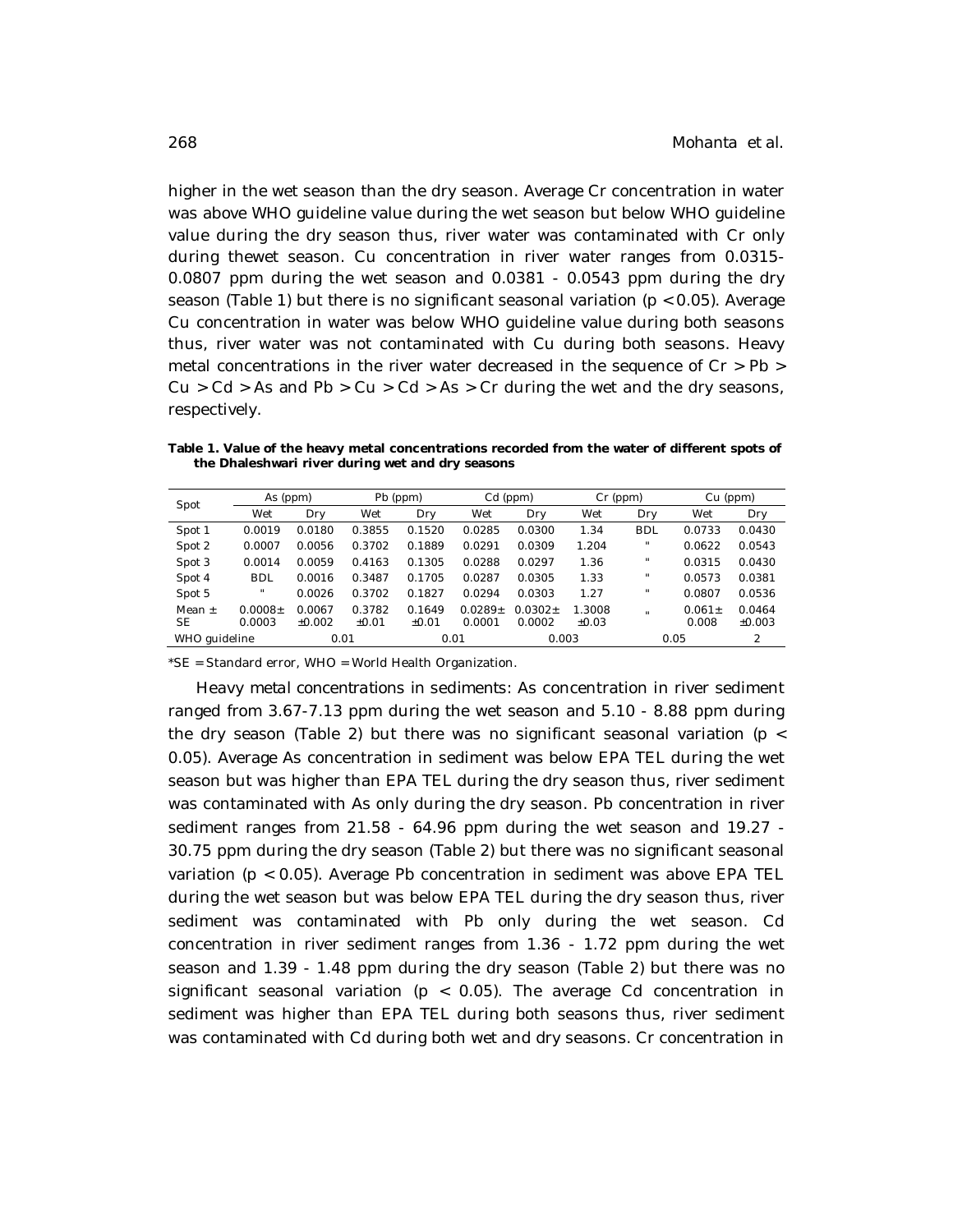river sediment ranges from 1126.66 - 1199.46 ppm during the wet season and 99.67 - 446.72 ppm during the dry season (Table 2) and there was significant seasonal variation ( $p < 0.05$ ). Sediment Cr concentration was higher in the wet season than the dry season.

**Table 2. Value of the heavy metal concentrations recorded from sediment of different spots of the Dhaleshwari river during wet and dry seasons**

| Spot           | As (ppm) |         | Pb (ppm) |         | Cd (ppm) |            | Cr (ppm) |           | Cu (ppm) |         |
|----------------|----------|---------|----------|---------|----------|------------|----------|-----------|----------|---------|
|                | Wet      | Dry     | Wet      | Dry     | Wet      | Dry        | Wet      | Dry       | Wet      | Dry     |
| Spot 1         | 6.50     | 7.50    | 21.58    | 19.27   | 1.36     | 1.48       | 1199.46  | 250.189   | 108.07   | 216.44  |
| Spot 2         | 4.97     | 5.10    | 52.86    | 29.57   | 1.42     | 1.41       | 1126.66  | 117.53    | 45.91    | 68.98   |
| Spot 3         | 3.67     | 8.75    | 64.96    | 30.75   | 1.54     | 1.39       | 1161.87  | 367.03    | 58.05    | 442.78  |
| Spot 4         | 7.13     | 8.88    | 28.36    | 28.62   | 1.39     | 1.44       | 1173.24  | 99.67     | 115.56   | 82.25   |
| Spot 5         | 4.45     | 5.29    | 21.69    | 25.35   | 1.72     | 1.47       | 1159.10  | 446.72    | 115.57   | 74.07   |
| $Mean+S$       | $5.34+$  | $7.11+$ | 37.89    | 26.71   | $1.49+$  | $1.44 \pm$ | 1164.07  | $256.23+$ | $88.63+$ | 176.904 |
| F              | 0.64     | 0.82    | ±8.88    | $+2.07$ | 0.07     | 0.02       | ±11.8    | 67.95     | 15.15    | $+71.9$ |
| <b>EPA TEL</b> | 5.9      |         | 35       |         | 0.596    |            | 37.3     |           | 35.7     |         |

\*SE = Standard error, EPA TEL = Environmental protection agency's threshold effect level.

The average Cr concentration in sediment was higher than EPA TEL during both seasons thus, river sediment was contaminated with Cr during both wet and dry seasons. Cu concentration in river sediment ranges from 45.91-115.57 ppm during the wet season and 68.98 - 442.78 ppm during the dry season (Table 2) but there was no significant seasonal variation  $(0.05 < p)$ . Average Cu concentration in sediment was higher than EPA TEL during both seasons thus, we concluded that river sediment was contaminated with Cu during both wet and dry seasons. Heavy metal concentrations in the river sediment decreased in the sequence of  $Cr > Cu > Pb > As > Cd$  and  $Cr > Cu > Pb > As > Cd$  during the wet season and the dry season, respectively.

*Heavy metal concentrations in fish samples*: The average concentration of As, Pb, Cd, Cr and Cu in *L. rohita* was 0.09, 21.80, 2.06, 7.87 and 40.76 ppm, respectively. The order of toxicity of different heavy metals in different tissues of *L. rohita* samples was As < Cd < Cr < Pb < Cu (Table 3). The average concentration of As, Pb, Cd, Cr, and Cu in *W. attu* was BDL, 43.57 ppm, 6.3, 18.80 and 2.09 ppm, respectively. The order of toxicity of different heavy metals in different tissues of *W. attu* samples was As < Cu < Cd < Cr < Pb (Table 3). The average concentration of As, Pb, Cd, Cr, and Cu in *H. fossilis* was BDL, 64.49, 6.38, 4.51 ppm and BDL, respectively. The order of toxicity of different heavy metals in different tissues of *H. fossilis* samples was As ≤ Cu < Cr < Cd < Pb (Table 3).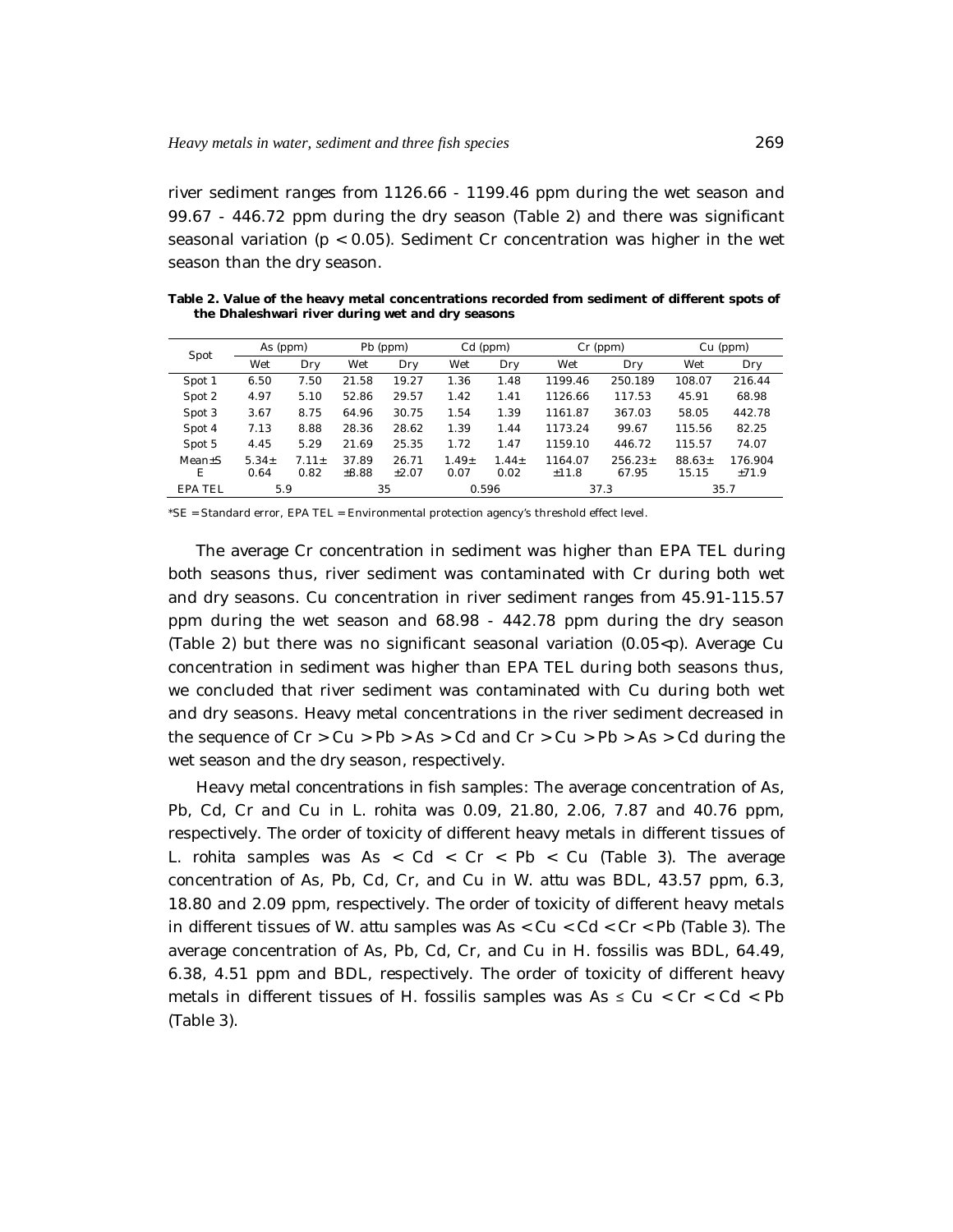As and Cu concentrations varied significantly ( $p < 0.05$ ) among fishes of different feeding behavior. The order of concentrations of As and Cu among different fish groups was Omnivorous<Herbivorous<Carnivorous. There was no significant variation ( $p > 0.05$ ) of Pb, Cd and Cr concentrations among fishes of different feeding behavior.

| <b>Species</b> | <b>Tissue</b> | As (ppm)   | Pb (ppm)   | Cd (ppm)   | $Cr$ (ppm) | $Cu$ (ppm) |
|----------------|---------------|------------|------------|------------|------------|------------|
| Labeo rohita   | Muscle        | <b>BDL</b> | <b>BDL</b> | <b>BDL</b> | <b>BDL</b> | 26.60      |
|                | Gill          | 0.28       | 63.45      | 6.17       | 23.49      | 45.06      |
|                | Gut           | <b>BDL</b> | 1.97       | <b>BDL</b> | 0.12       | 50.63      |
|                | Average       | 0.09       | 21.80      | 2.06       | 7.87       | 40.76      |
| Wallago attu   | Muscle        | <b>BDL</b> | 3.28       | 1.00       | <b>BDL</b> | <b>BDL</b> |
|                | Gill          | <b>BDL</b> | 126.40     | 16.77      | 47.30      | 3.13       |
|                | Gut           | <b>BDL</b> | 1.02       | 1.13       | 9.11       | 3.13       |
|                | Average       | <b>BDL</b> | 43.57      | 6.3        | 18.80      | 2.09       |
| Heteropneuste  | Muscle        | <b>BDL</b> | 63.63      | 6.22       | 4.52       | <b>BDL</b> |
| sfossilis      | Gill          | <b>BDL</b> | 65.87      | 6.54       | 4.52       | <b>BDL</b> |
|                | Gut           | <b>BDL</b> | 63.97      | 6.37       | 4.48       | <b>BDL</b> |
|                | Average       | <b>BDL</b> | 64.49      | 6.38       | 4.51       | <b>BDL</b> |

BDL = Below detection level.

Concentration of As was below FAO guideline value while the concentrations of Pb, Cd and Cr were higher than FAO guideline value in all selected fish species. Cu concentration was above FAO guideline value in one species (*H. fossilis*). At least three heavy metal concentrations were above FAO guideline values in all three fish species. Therefore, findings of this study suggested that the selected fish species were not safe for human consumption.

This study showed that heavy metal concentrations in water, sediment and selected fish samples of the Dhaleshwari river were above standard acceptable values thus, recorded as severely contaminated with heavy metals. Findings reflected the similar study conducted by Bhuyan and Islam (2017) that revealed heavy metals accumulated in sediment at a considerable amount and finally enter into the food chain. Throughout this study period, Pb and Cd concentrations of Dhaleshwari river water were higher than similar studies conducted by Arefin *et al.* (2016) in Turag river. This study recorded Cr, Cu, Pb and Cd concentrations of Dhaleshwari river water were slightly higher than the findings of Ahmed *et al.* (2012). Concentrations of Cr, Pb, Cd and in river sediment collected from Dhaleshwari river were higher than the findings of Mohiuddin *et al.* (2016) who conducted similar study in Buriganga river. This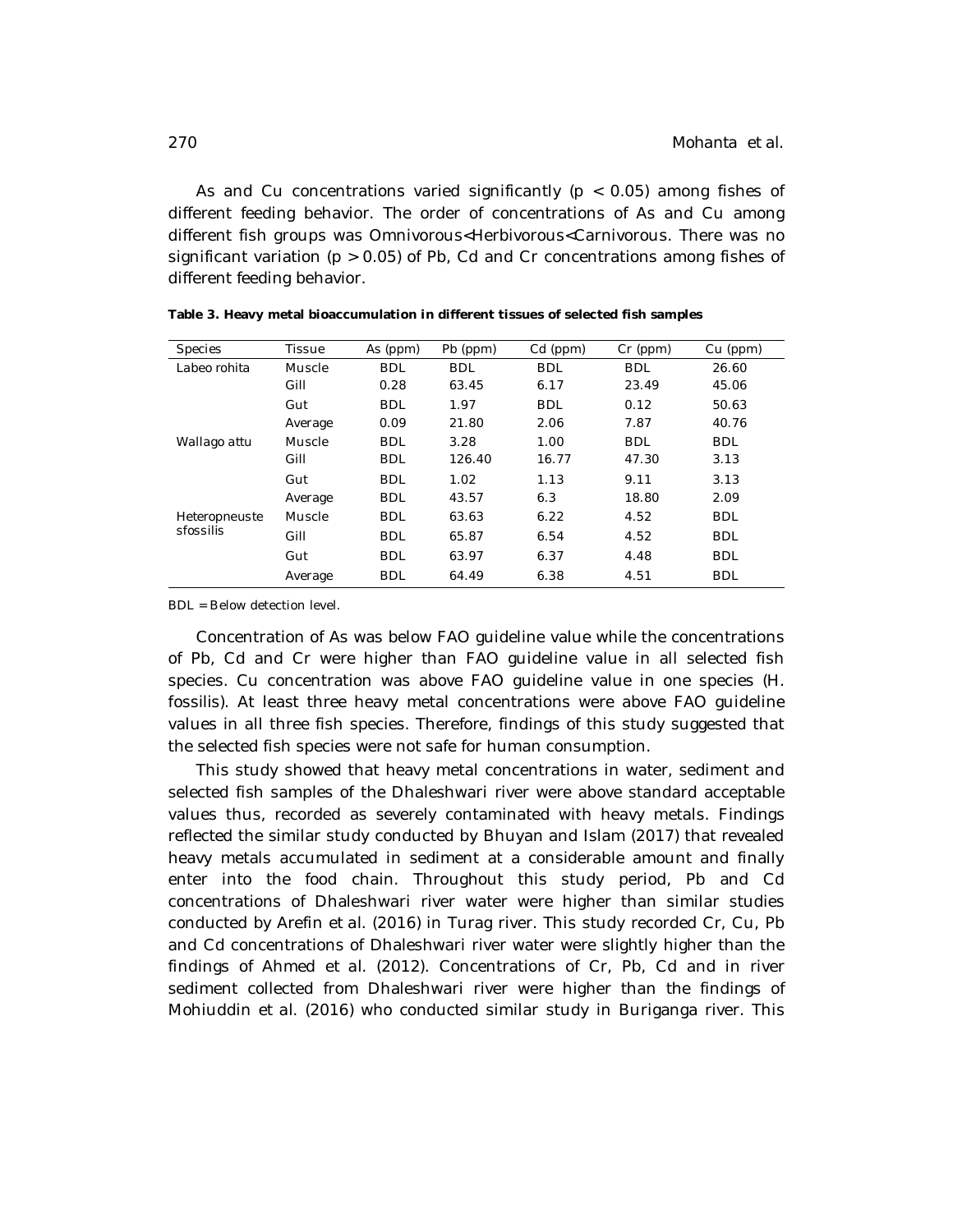study reported that the concentrations of Cr, Cu, Pb and Cd in the river sediment were much higher than the findings of Ahmed *et al.* (2012).

According to Akan *et al*. (2012), fishes are the most important and vulnerable species that are susceptible to heavy metals pollution which supported the finding of this study. However, Ahsan *et al.* (2018) recorded the concentrations of As, Pb, Cd and Cr in fish samples of the Dhaleshwari River were below standard acceptable values and were not contaminated with heavy metals. But the present study showed that concentrations of As, Pb, Cd and Cr in fish samples were above standard acceptable values thus, contaminated with heavy metals. Bhuyan and Islam (2017) reported that industries adjacent to the rivers influence heavy metal pollution in the river as well as in the relevant food chain. So, the possible reason for the high value of heavy metals in the water, sediments and selected fish species in this study could be the tannery industries adjacent to the study area as well as to the sampling sites (Fig. 1). The discharge effluents from the industries contributed severely to the pollutions of the study area. Both Ahmed *et al.* (2012) and Ahsan *et al.* (2018) carried out their study on Dhaleshwari river that is similar to the present study, but their sampling sites were different from this study and the studies were performed at different period of the year which might be another significant purpose behind the varieties of the outcomes among present study and their investigations.

From the foregoing discussion it is revealed that the heavy metal concentrations in the water, sediment, and fish species were above the WHO, EPA, and FAO standard acceptable limits. Therefore, drinking of river water and consumption of fishes from the studied spots of the Dhaleshwari River did not comply with health safety issues and may cause serious health problems. To save the aquatic biota of the Dhaleshwari river from existing pollution, the Government should take adequate measures to make Central Effluent Treatment Plant (CETP) more efficient. More study is required to investigate the negative impacts of tannery effluents on aquatic biota of Dhaleshwari river. Regular monitoring of river water quality should be done in order to better understand current pollution status which will aid in decision making and implementation of new innovative technologies to mitigate existing pollution.

#### **LITERATURE CITED**

- AHMED, A.T.A., MANDAL, S., CHOWDHURY, D.A., TAREQ, A.R.M. and RAHMAN, M.M. 2012. Bioaccumulation of some heavy metals in ayre fish (*Sperata aor* Hamilton, 1822), Sediment and Water of Dhaleshwari river in dry season. *Bangladesh J. Zool.* **40**(1): 147-153.
- AHSAN, M.A., SIDDIQUE, M.A.B., MUNNI, M.A., AKBOR, M.A., BITHI, U.H., MIA, M.Y. and SIDDIQUE, M.A.B. 2018. Analysis of major heavy metals in the available fish species of the Dhaleshwari river, Tangail, Bangladesh. *Int. J. Fish. Aquat. Stud*. **6**(4): 349-354.